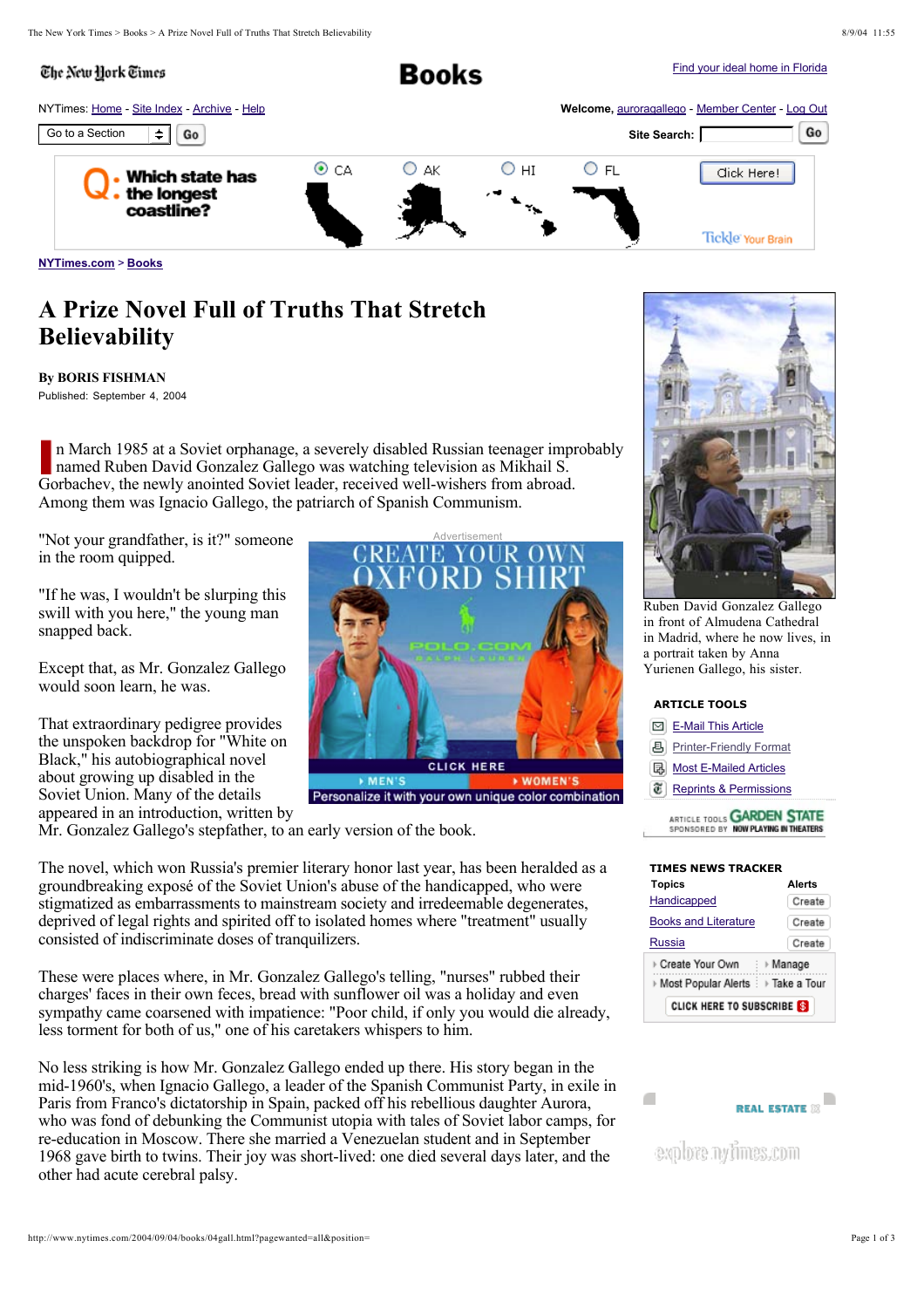Exasperated with Aurora, the grandfather distanced himself from the family, Mr. Gonzalez Gallego says. The older man soon fell out of favor in Moscow when the Spanish Communists condemned the Soviet invasion of Czechoslovakia in 1968. Under government watch at a Moscow hospital, his grandson became a hostage to the political ambitions of the Soviet government and his grandfather, who aspired to succeed Franco. If his grandfather refused to reconsider his denunciation of the invasion, Moscow would reveal his lack of family feeling to a Spanish public whose good will he desperately wished to cultivate. Gallego paid the ransom and reversed his position.

The Soviets obliged by burying the evidence of Gallego's indifference to his needy grandson. Aurora, who was living in Moscow, was told that her son had died.

But the boy was alive and for the next 20 years was surreptitiously shuttled among orphanages, hospitals and old-age homes, a precarious existence poignantly chronicled in "White on Black," which Mr. Gonzalez Gallego typed with his left index finger, one of only two he can control. "It's as it should be," he writes in mock echo of the attendants who viewed him as a drain on precious resources. "I am not a human being. I haven't earned any better, did not become a tractor driver or a scientist. I am fed from pity. It's as it should be."

In one of the book's most affecting moments, Mr. Gonzalez Gallego, whose legs are paralyzed, describes rolling off his bed and crawling - there isn't a wheelchair in the entire home - to the bathroom, the nurses indifferent to his calls for help.

"But I'm going to write about other things," Mr. Gonzalez Gallego announces early in the novel. Indeed, "White on Black" is remarkably short on self-pity and moral outrage, filled instead with simply delivered anecdotes of improvised survival and the friendships that enabled him to persevere.

"I was interested in victories," Mr. Gonzalez Gallego said in a recent interview from Madrid, where he now lives. "The positive moments are how I survived."

He began writing in 1999. "I had problems with my heart," he said. "I was supposed to be dying. I was lying in a hospital bed when the ceiling started crawling with letters. I began to string words together." "White on Black" takes its title from that night's vision.

By then Mr. Gonzalez Gallego had begun to string together his history as well. A chance inquiry with the Spanish Embassy in 1991 revealed the identity of his grandfather, who had died the previous year. Returning to Spain after Franco's death, Gallego had become a member of the Spanish Parliament that succeeded the Franco regime and a co-author of the Constitution.

Then in 2000, after 30 years apart, he found his mother. She was a correspondent for Radio Liberty in Prague, where she was living with her second husband, Sergei Yurienen, an émigré Russian writer. (Her son's father left Aurora after hearing that his son had died.)

"I didn't know people had mothers," said Mr. Gonzalez Gallego, who followed Aurora to Madrid when she was reassigned. "But we shared a youth in children's homes." In a gesture of Communist solidarity, his grandfather had sent Aurora to a Polish home, "so we spoke like two soldiers from different countries,'' Mr. Gonzalez Gallego said, adding: "Different places but same language. In the emotional sense, though, we started from zero."

Mr. Gonzalez Gallego had less success publishing his book.

"I was told again and again: 'You don't write like this,' " he said. " 'There has to be a plot, a beginning, an end. It's unclear when the child speaks, when the adult, what's autobiographical and what's fiction.' But there's a reason for this! In many ways, I remain a child. I am not fully formed."

Though the novel consists of heavily autobiographical vignettes, Mr. Gonzalez Gallego

Are you sad to see summer go?



 $\overline{\phantom{a}}$ 

|  |  | • What can \$1.5 million buy you |  |
|--|--|----------------------------------|--|
|  |  |                                  |  |

in Miami?

 $\overline{\phantom{a}}$ 

• Compare different Florida towns.